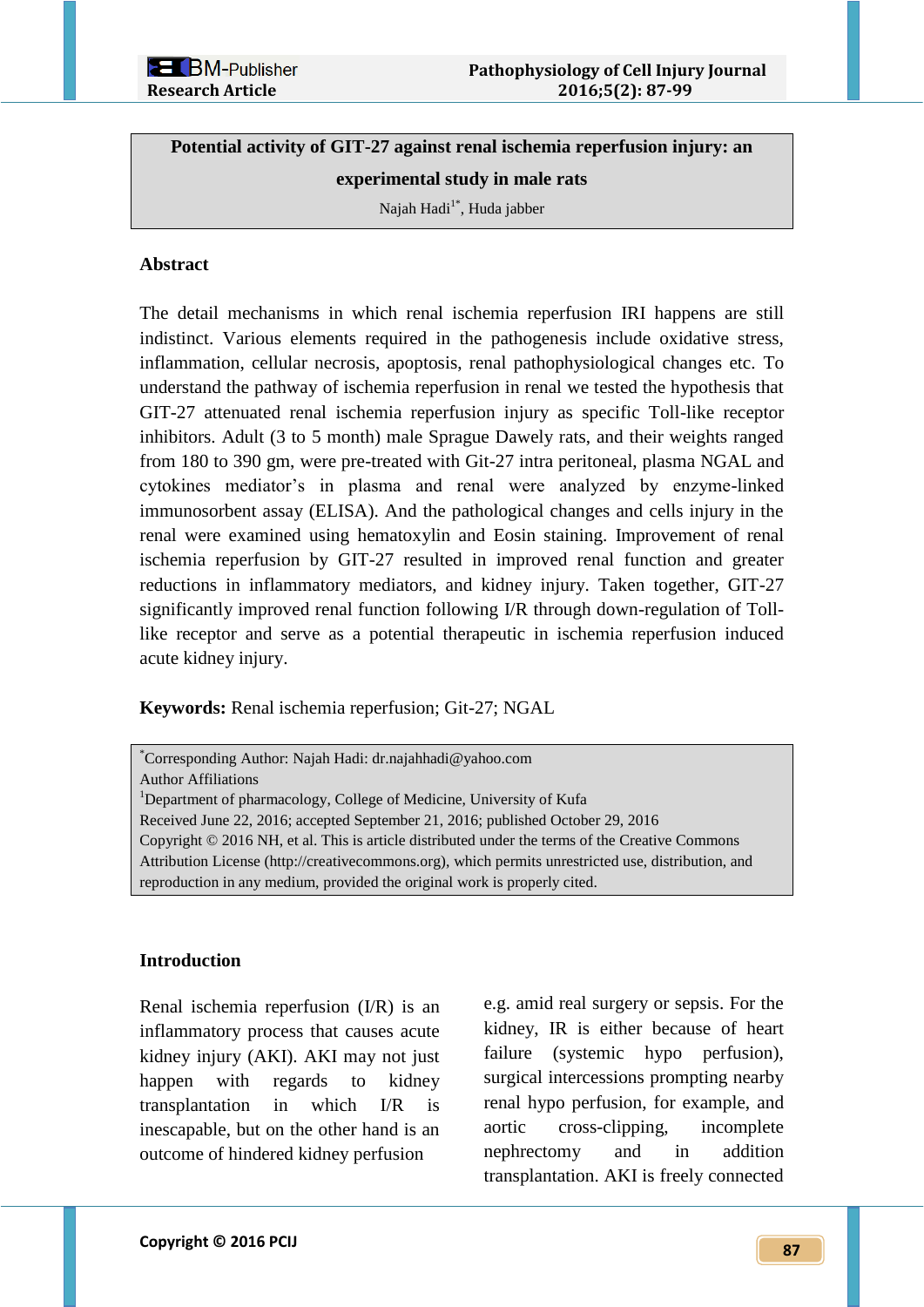with expanded unpleasantness and mortality and additionally expanded length of clinic stays [1]. AKI is freely connected with a 2-to 5-fold expanded danger of death [2]. The detail mechanisms in which renal IRI happens are still indistinct. Various elements required in the pathogenesis include oxidative stress [3] inflammation [4] cellular necrosis [5], apoptosis [6] etc. Taking into account these conceivable components, a great deal of competitor medicines have been accounted for protective affecting renal IRI [7, 8, 9, 10]. GIT-27unusual immune modulator, is under development for the management of rheumatoid arthritis [11]. Suppresses TNF- $\alpha$  emission by means of intervention of macrophage toll-like receptor (TLR) 4 and TLR 2/6 signaling pathway. Toll-like receptors (TLRs) are pattern-recognition receptors that principally work as initiators of the distinguishing innate immune response [12].Additionally decreases the release of proinflammatory cytokines IL1-β, and IFN-γ. Anti diabetogenic; anticipates IL-β and IFN-γ-affected pancreatic islet cell demise in vitro. The flexibility of the agent's action, its high efficacy, and low toxicity and suggests that GIT-27 is a candidate for anticancer drug of the future [13].

# **Materials and method**

## *Experimental animals*

Adult (3 - 5 months) male Sprague Dawely rats, and their weights ranged from 180 to 390gm gained from Animal Resource Center, establishment of collection life examination and treatment of unprofitability, Al-Nahrain

# **2 BM-Publisher** Pathophysiology of Cell Injury Journal  **Research Article 2016;5(2): 87-99**

University. Rats were adapted for two weeks in light/dark cycle (12:12-h) with availability of free access to water and regular chow diet in animal house of Medical College, Kufa University and this investigation conforms to according to the Guide for the Care and Use of Laboratory Animals.

# *Renal ischemia reperfusion procedure in rats*

Renal ischemia reperfusion (R I/R) was established to induce acute kidney injury in murine as described previously [14]. In brief, rat was anesthetized by i.p. injection mixture of ketamine and xylazine (Dreieich, Leverkusen, Germany). A 2-cm abdominal midline incision was performed to exposed kidneys, did already right kidney nephrectomy. Then we clamped left kidney for 30 minute and reperfused for 3 hour using a 4.0 surgical suture (Norderstedt, Germany). Rats monitoring during reperfusion time for various signs of sickness. Sham rat received anesthesia and laparotomy without renal I/R served as the surgical control group. The animals were assigned to the following experimental groups: sham group, vehicle group, R I/R group, RI/R + Pretreated with GIT-27 (*n* = 7 in each group).

# *Collection of samples*

The samples of blood were drawn directly from the heart using needle, with heparin as anticoagulant and stored at 4°C. The blood centrifuged at 3000rpm for 15 min at 4°C, and collected plasma stored at -20°C. Also at 3000 rpm for 10 minutes and collected serum stored at -20°C until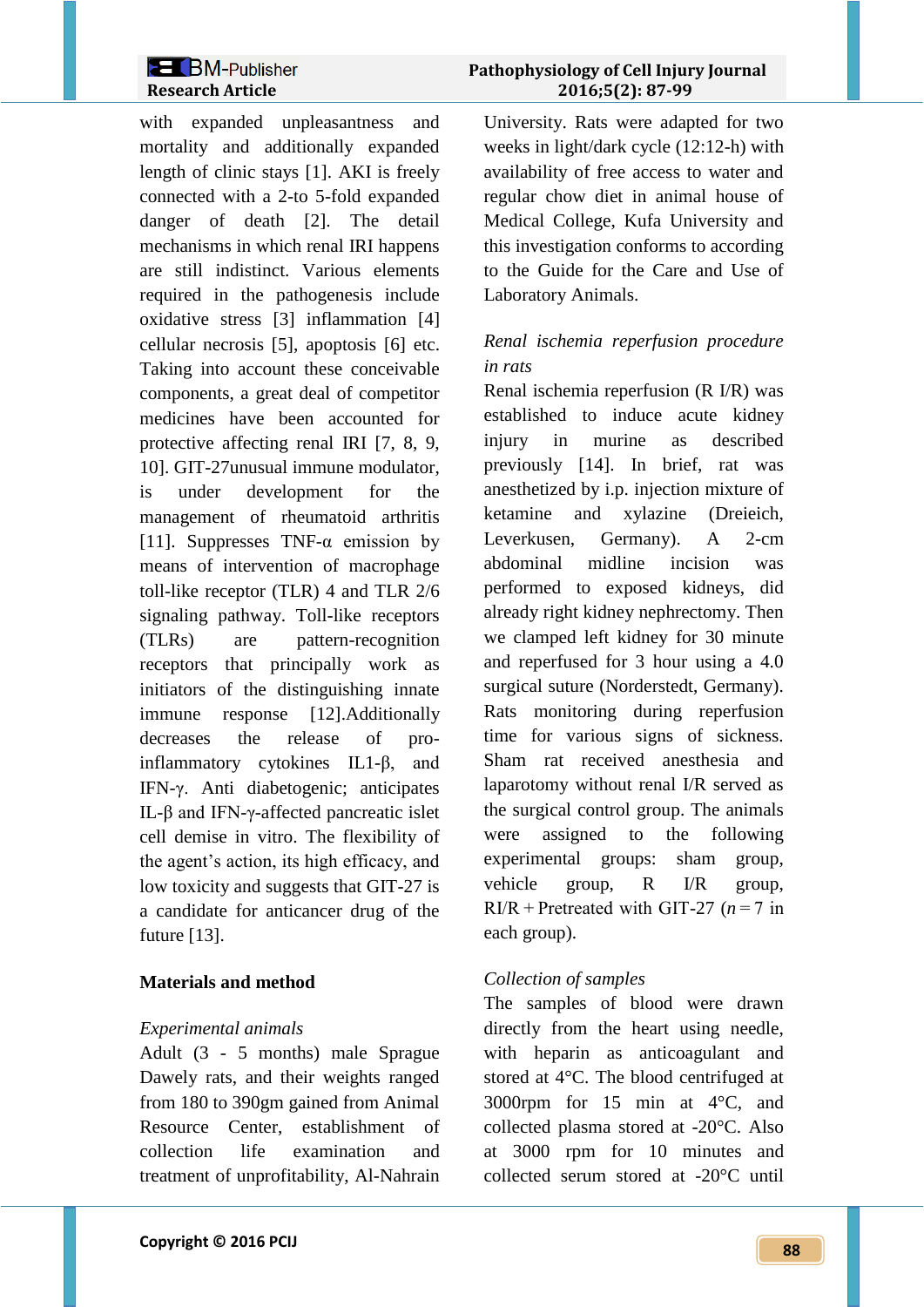used for further analyses for the right kidney of the rat was excised. Renal tissues were cut into two parts: upper half of kidney was snap-frozen  $(-70)$ until use, while the remaining parts were used for histological analysis.

## *ELISA*

The upper part of kidney treated in PBS containing 0.5% Triton X100 with a protease inhibitor cocktail, tissue was homogenized and the supernatant used to quantify (interlukin-18 level) in addition to the plasma neutrophil gelatinase associated lipocalin (NGAL) and serum(urea, creatinine, TNF alpha level) according the instruction of commercial ELISA kits (R&D Systems). The spectrophotometry of micro plate reader (Bio-Rad Laboratories, USA) was used to determine the absorbance of standards and samples at 450 nm.

## *Histological examination*

The renal tissue samples were fixed in 4% paraformaldehyde for 24 h, as described previously [15]. Briefly, 5 µm sections in thickness of renal tissue were paraffin embedded stained with the hematoxylin and eosin (H&E) through the standard procedure. The scoring of renal injury was examined according to the protocol of McWhinnie [16], quantitative measurements of tissue damage by a blinded observer. Tubular damage was defined as tubular epithelial swelling, loss of brush border, vacuolar

degeneration, necrotic tubules, cast formation, and desquamation. The degree of kidney damage was estimated at  $\times 200$  magnification, using five randomly selected fields for each animal, by the following criteria were used to scoring the renal injury: 0, normal; 1, area of damage <25% of tubules; 2, damage involving 25–50% of tubules; 3, damage involving 50– 75% of tubules; and 4, 75–100% of the area being affected.

## *Statistical analysis*

The data statistically analyzed by using Kolmogorov-Smirnova test and Shapiro-Wilk test to investigate differences between rats. Statistically the present data significance was defined as  $P \leq 0.05$ . The results were presented in the form of a table and a graph for each variable among different groups. P1 for control versus sham, P2 for control versus vehicle, P3 for control versus GIT-27.

## **Results**

# *GIT-27 improved renal function after I/R injury*

To investigate the treatment effects of GIT-27on renal function following acute kidney injury by using renal I/R protocol. Renal function dropped in I/R and vehicle  $(P < 0.05)$  (Tab. 1A, B) (Fig. 1A, B) Furthermore, GIT-27 pretreated groups improved renal function through increased renal output  $(P \leq$ 0.05).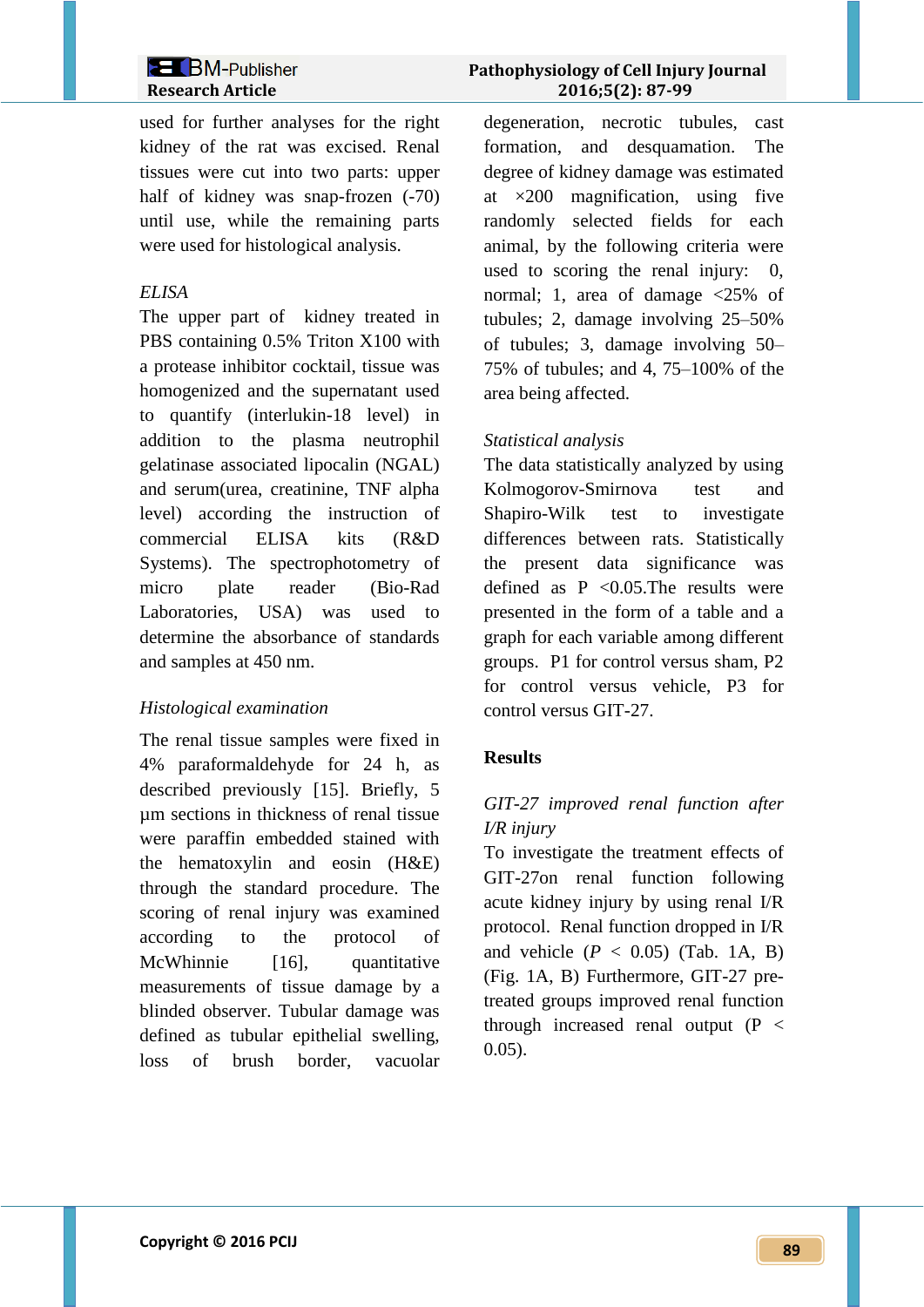#### **Table 1A:** Mean serum urea in all groups

| Group    | Mean  | <b>SD</b> | P1    | <b>P2</b> | P3    |
|----------|-------|-----------|-------|-----------|-------|
| Sham     | 45.40 | 6.38      |       |           |       |
| Control  | 75.51 | 15.84     |       |           |       |
| Vehicle  | 70.10 | 5.28      | 0.003 | 0.277     | 0.009 |
| $GIT-22$ | 49.38 | 5.32      |       |           |       |



### **Figure 1A.**

The mean serum urea (mg/dl) among four (*n*=7) experimental groups. GIT-27(25 mg/kg) suppressed the level of serum urea after renal I/R injury. Data are expressed as mean  $\pm$  standard error;  $^*P$  <0.05 versus corresponding sham; \*\**P* <0.05 versus I/R rats.

*Effective role of GIT-27 on pro-Inflammatory cytokines after renal I/R* We next investigated the importance effects of GIT-27 on the local and systemic pro-inflammatory responses during renal I/R. At the end of the experiment (3 hour after renal I/R), the levels of pro-inflammatory mediators including (TNF- $\alpha$ , IL-18) in serum and

renal tissue are measured by ELISA according to manufacture protocol. The resulted data showed that all proinflammatory cytokines are increased in both renal I/R and vehicle treatment rat group compared with sham group ( $P \lt$ 0.05) in both serum and renal tissue (Tab. 2A, B) (Fig. 2A, B).

#### **Table 2A.**

Mean serum TNF-  $\alpha$  in all groups

| Variable | <b>Mean</b> | <b>SD</b> | P1    | P <sub>2</sub> | P3    |
|----------|-------------|-----------|-------|----------------|-------|
| Sham     | 25.64       | 4.63      |       |                |       |
| Control  | 45.33       | 35.39     |       |                |       |
| Vehicle  | 40.41       | 3.45      | 0.013 | 0.047          | 0.565 |
| $GIT-27$ | 31.24       | 3.66      |       |                |       |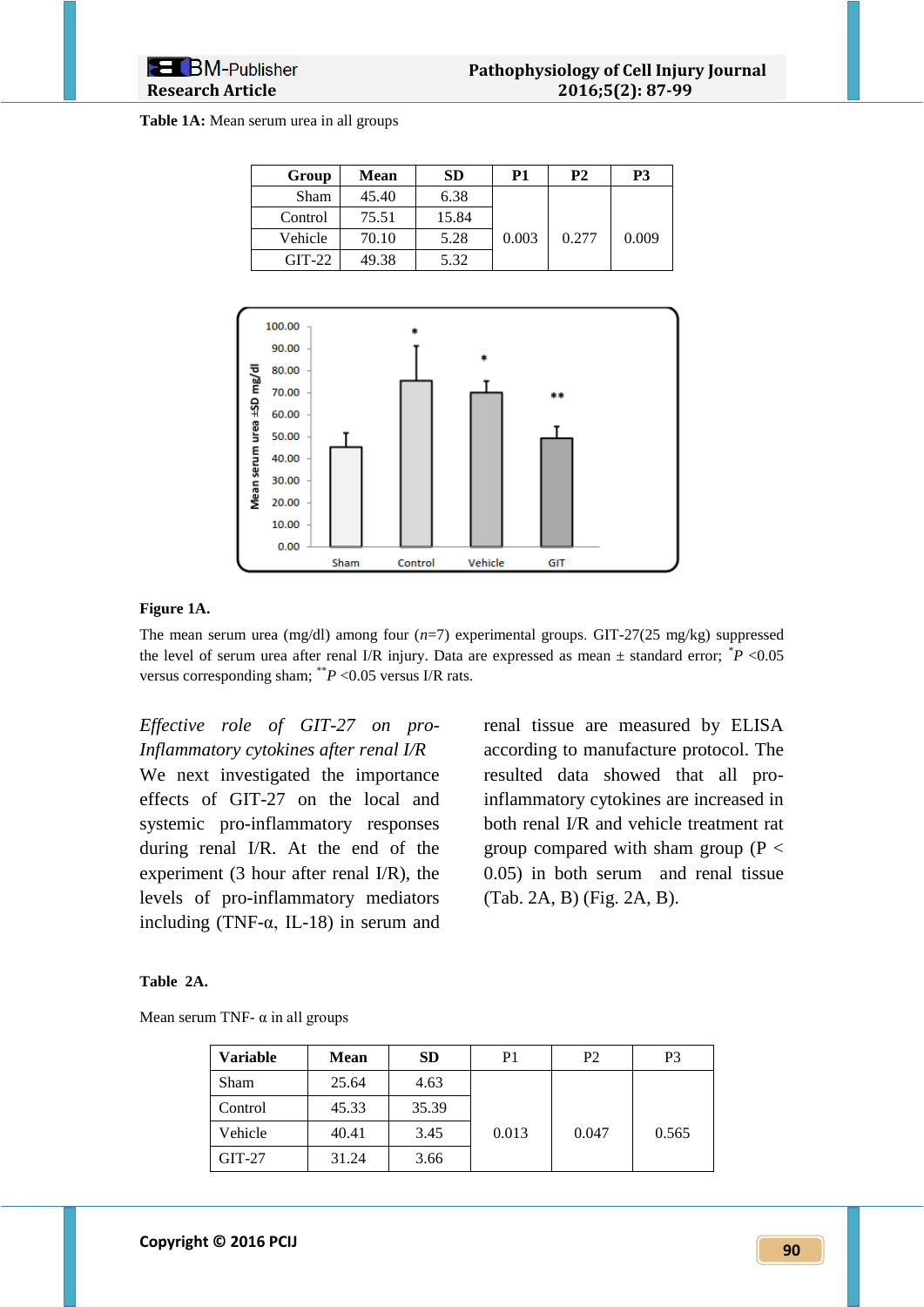

#### **Figure 2A.**

**The mean serum TNF-α (pg/ml) among four (***n***=7) experimental groups**. GIT-27 (25 mg/kg) suppressed the level of serum TNF- $\alpha$  after renal I/R injury. Data are expressed as mean  $\pm$  standard error;  $^*P$  <0.05 versus corresponding sham;  $^{**}P$  <0.05 versus I/R rats.

#### **Table 2B.**

Mean tissue IL-18 in all groups

| Variable | Mean   | <b>SD</b> | P1    | P <sub>2</sub> | P3    |
|----------|--------|-----------|-------|----------------|-------|
| Sham     | 62.71  | 4.35      |       |                |       |
| Control  | 378.29 | 5.25      |       |                |       |
| Vehicle  | 364.43 | 10.71     | 0.002 | 0.018          | 0.002 |
| $GIT-27$ | 152.71 | 4.42      |       |                |       |



### **Figure 2B.**

**The mean tissue IL-18 (n mol/mg) among four**  $(n=7)$  **experimental groups.** GIT-27(25 mg/kg) suppressed the level of tissueIL-18after renal I/R injury. Data are expressed as mean  $\pm$  standard error;  $*P$  <0.05 versus corresponding sham;  $*P$  <0.05 versus I/R rats.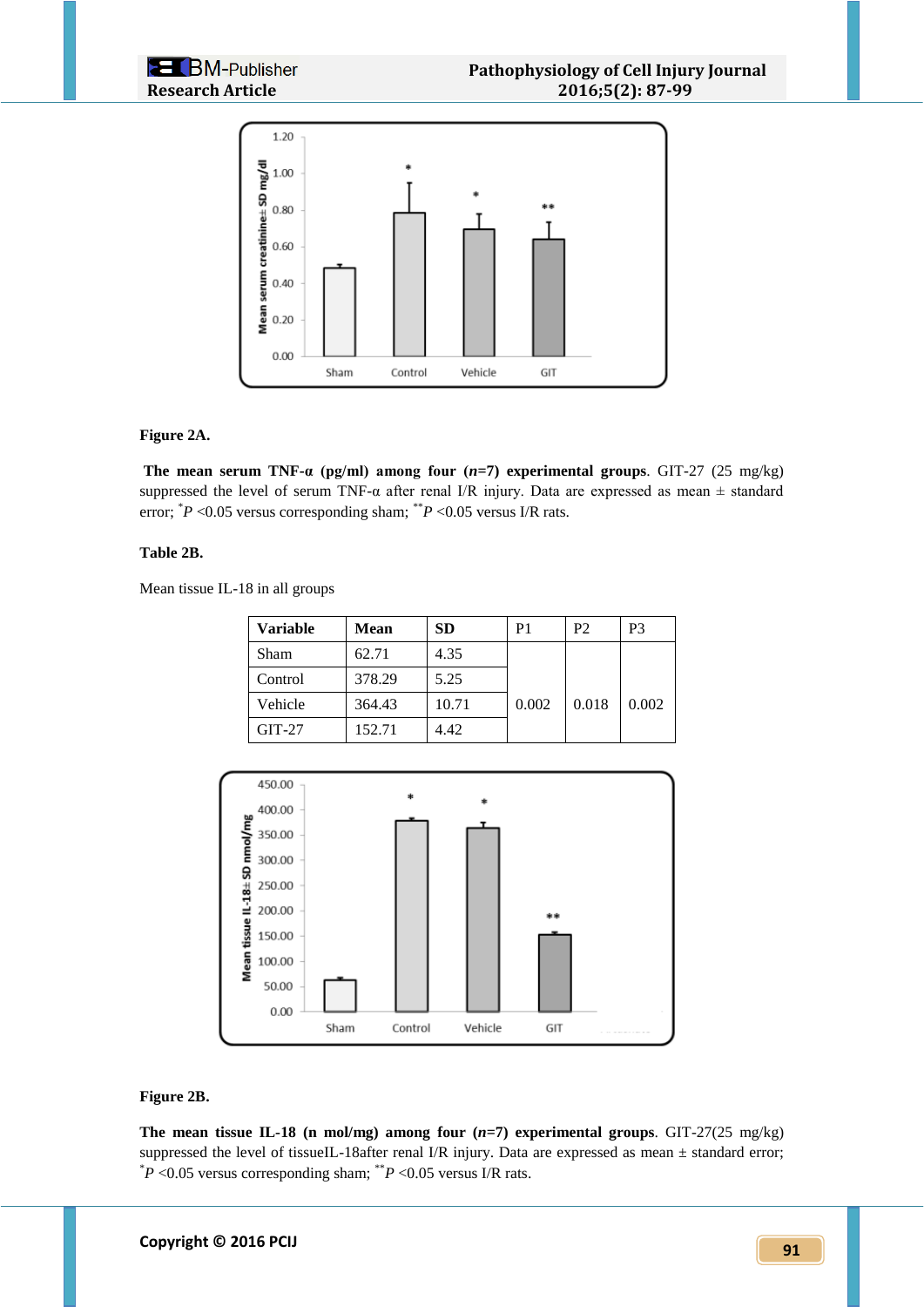*GIT-27 suppresses the expression level of NGAL*

Renal I/R lead to upstream release of NGAL expression in plasma. We assayed the expression of NGAL in

### **Table 3.**

Mean plasma Tissue NGAL in all groups

plasma by ELISA. (Tab. 3) (Fig. 3) showed that the levels of NGAL are markedly increased by renal I/R, whereas GIT-27 treatment attenuates plasma NGAL levels ( $P < 0.05$ ).

| <b>Variable</b> | <b>Mean</b> | <b>SD</b> | P1    | P <sub>2</sub> | P3    |
|-----------------|-------------|-----------|-------|----------------|-------|
| <b>Sham</b>     | 24.54       | 1.91      |       |                |       |
| Control         | 188.00      | 2.58      |       |                |       |
| Vehicle         | 184.43      | 8.56      | 0.002 | 0.847          | 0.002 |
| $GIT-27$        | 76.00       | 3.51      |       |                |       |



#### **Figure 3.**

#### **The mean plasma NGAL (ng/ml) among four (***n***=7) experimental groups**.

GIT-27(25 mg/kg) suppressed the level of tissue NGAL after renal I/R injury. Data are expressed as mean  $\pm$  standard error;  $\angle P$  <0.05 versus corresponding sham;  $\angle P$  <0.05 versus I/R rats

# *Git-27 treatment improved histopathological changes after renal I/R*

Histologically, renal tissue from I/R or vehicle rat after 3 hour of reperfusion period (Fig. 5A, B, C) revealed renal injury by quantitative measurements of tissue damage by a blinded observer. Tubular damage was defined as tubular epithelial swelling, loss of brush border, vacuolar degeneration, necrotic tubules, cast formation, and desquamation. The degree of kidney damage was estimated at ×200 magnification,. While the histopathological changes in GIT-27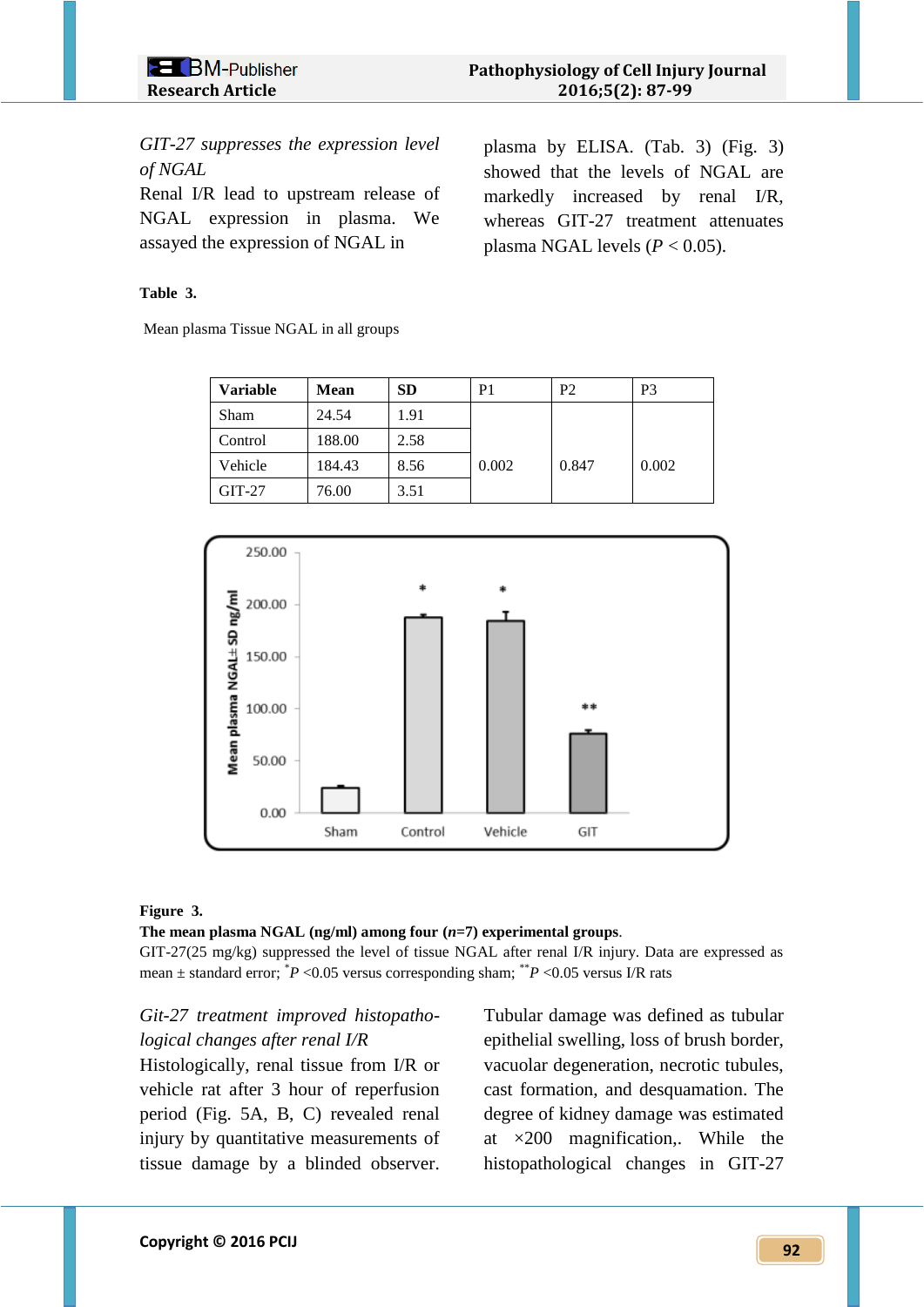**Pathophysiology of Cell Injury Journal Research Article 2016;5(2): 87-99**

treated group showed mild cellular alterations (Fig. 6A, B). According to McWhinnie scoring system; 0, normal; 1, area of damage <25% of tubules; 2, damage involving 25–50% of tubules; 3, damage involving 50–75% of tubules; and 4, 75–100% of the area being affected. Mean histological score of GIT-27 group were significantly lower than that of control group (*P*<0.05) (Fig. 4).



#### **Figure 4.**

**The mean histological score among four (***n***=7) experimental groups**. GIT-27 (25 mg/kg) treatment improved histopatho-logical changes after renal I/R. Data are expressed as mean  $\pm$  standard error;  $^*P$ <0.05 versus corresponding sham; \*\**P* <0.05 versus I/R rats.



#### **Figure 5A.**

Section through kidney (sham group) showing normal glomerulus (1) and normal renal tubule (2). H and E stain (40X).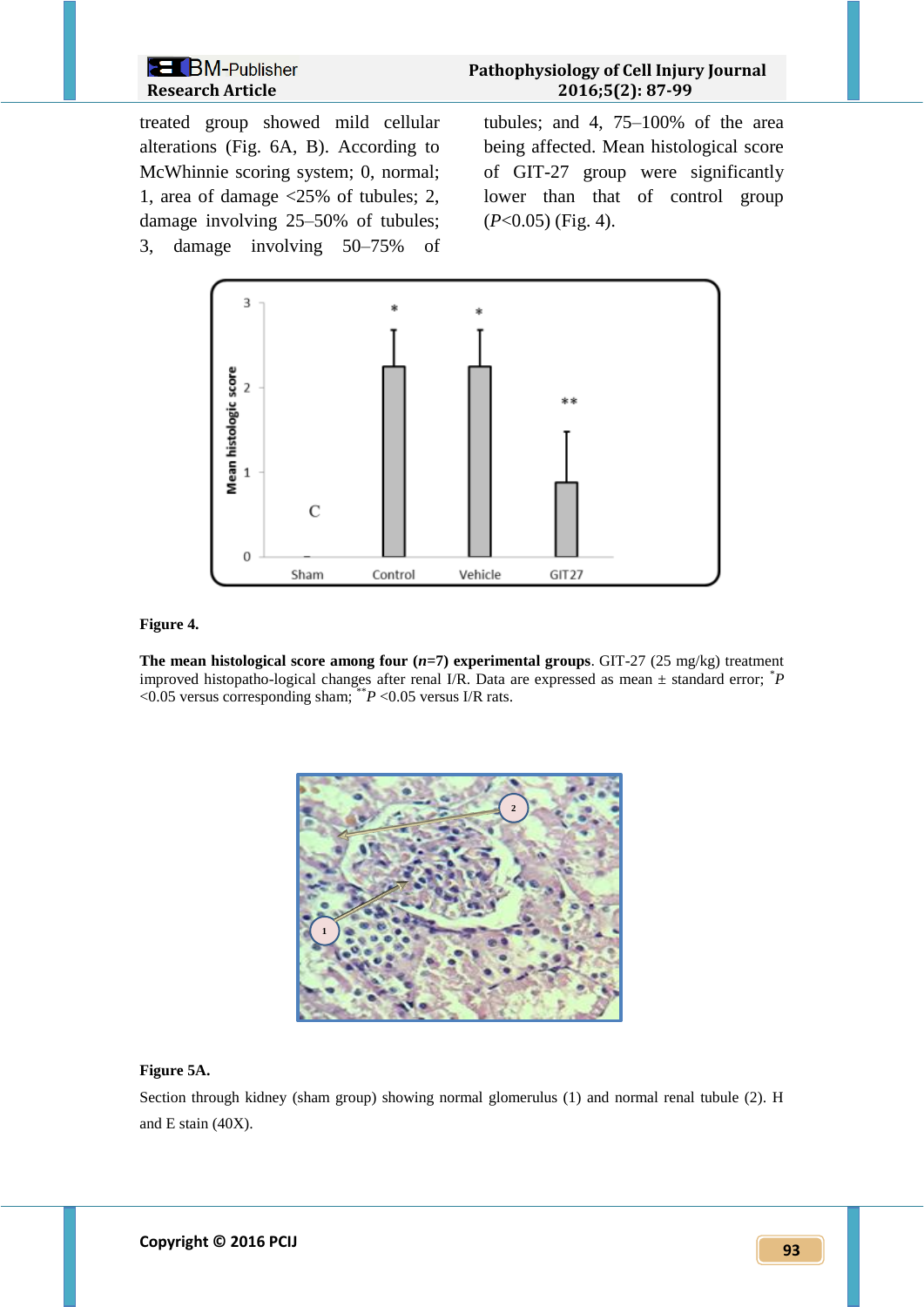



#### **Figure 5B.**

Section through kidney (control untreated I/R group) showing swelling of epithelial cells of glumerulus and narrowing of urinary space (1), increased cytoplasmic eosinophilia and fragmentation (2) and nuclear kayorhexis (4) of renal tubular cells together with nutrophilic inflammatory infiltrate (3). H and E stain (40X).



#### **Figure 5C.**

Section through kidney (DMSO treated I/R group) nuclear fragmentation (karyorhexis) (2) andrenal tubule cell cytoplasmic eosinophilia and degeneration (1). H and E stain (40X).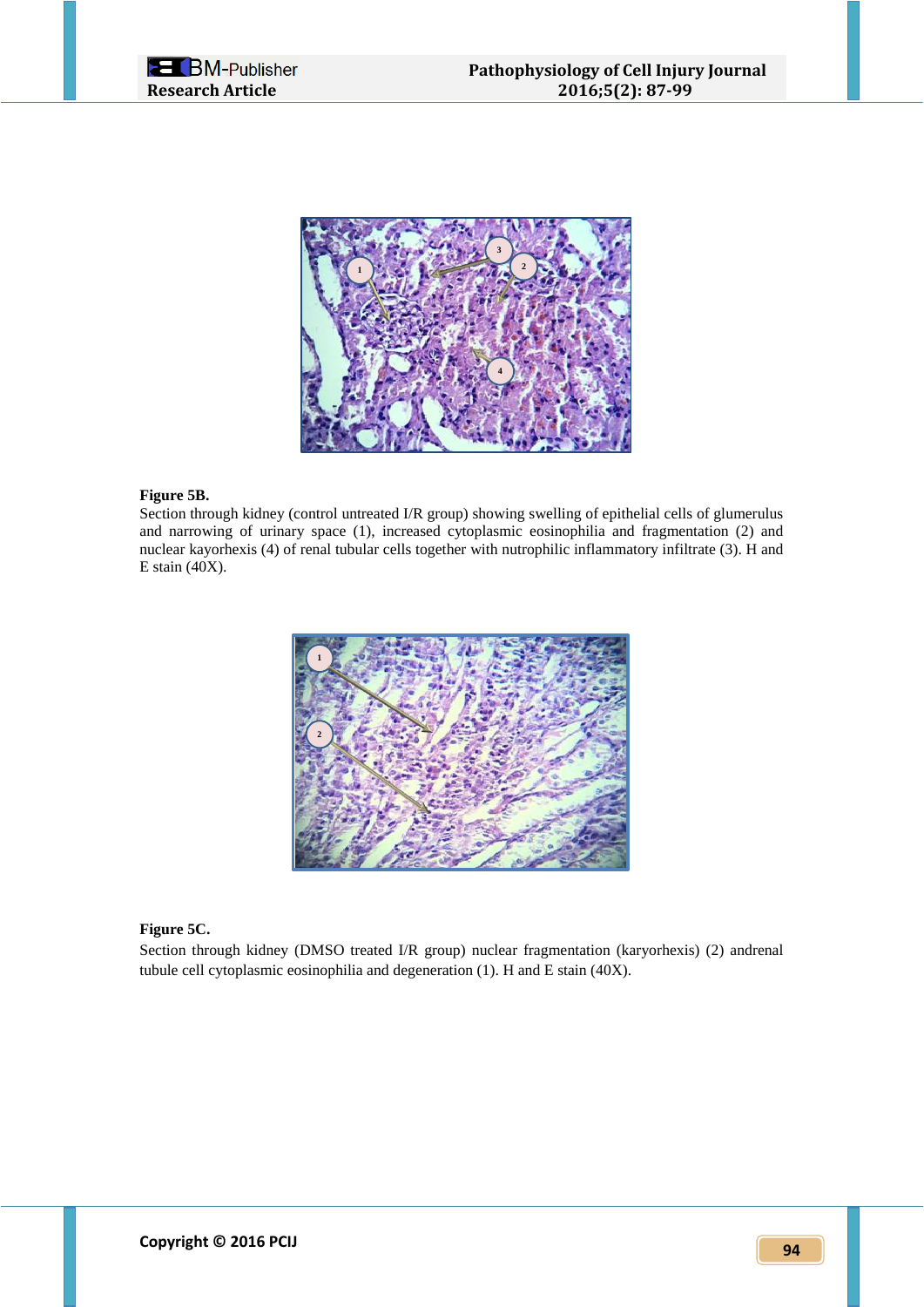



### **Figure 6A.**

Section through kidney (GIT 27 treated I/R group) showing nuclear fragmentation (karyorhexis) and increased renal tubule cell cytoplasmic eosinophilia (1) and another near normal renal tubule (2). H and E stain (40X).



#### **Figure 6B.**

Section through kidney (GIT 27 treated I/R group) showing nuclear fragmentation (karyorhexis) and increased renal tubule cell cytoplasmic eosinophilia (1) and another near normal renal tubule (2). H and E stain (40X).

## **Discussion**

During renal I/R, the inflammatory responses mediate renal injury, including dysfunction and renal pathophysiological changes. It is important to create novel medications to protect kidney from IRI [17]. Previous studies reported that

expression of inflammatory mediators (TNF-α, IL-18) was higher following renal injury [18, 19]. The present study investigated the GIT-27 to improve the renal function following ischemia reperfusion injury. According to our knowledge there was no data published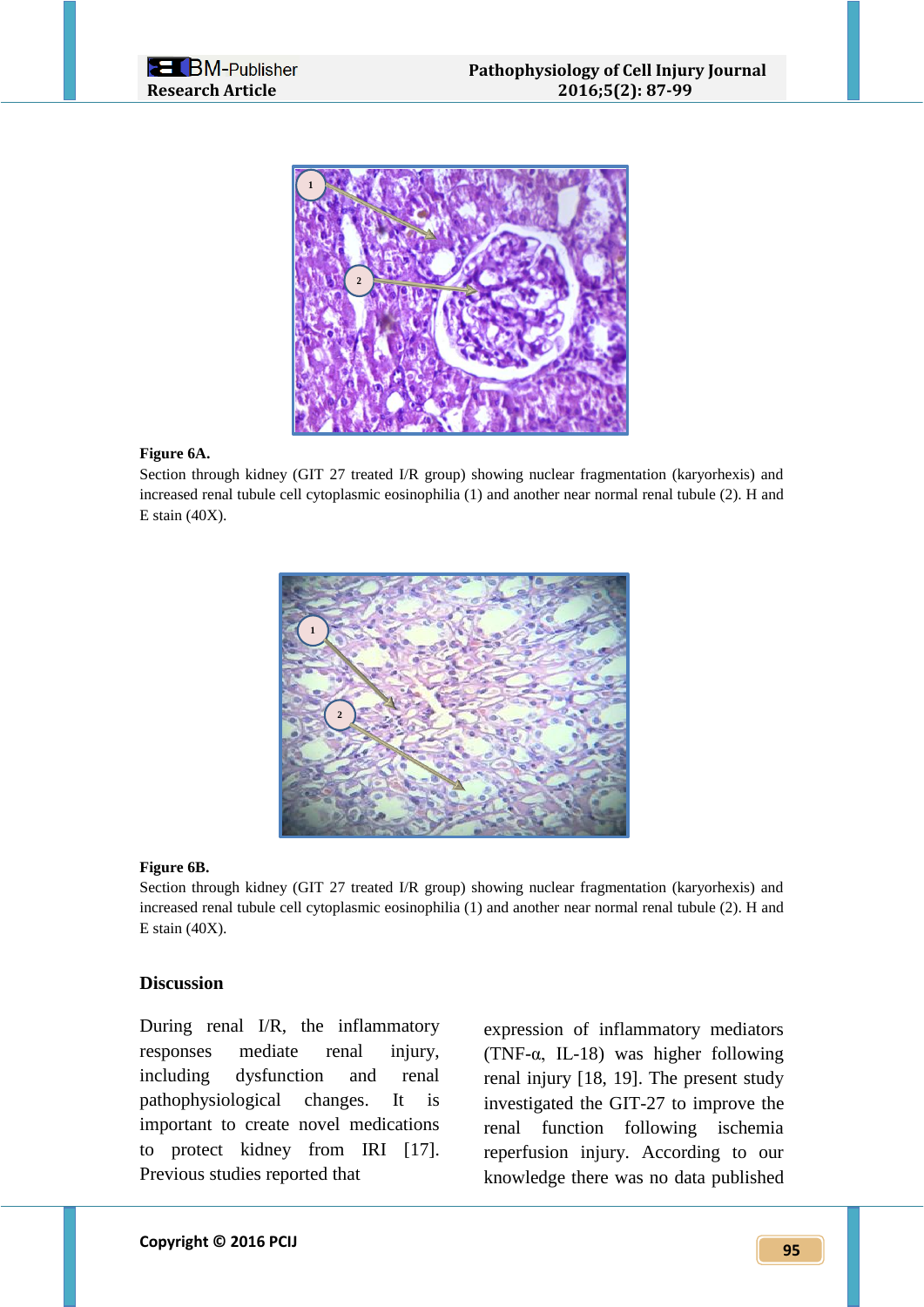discussed the relationship renal ischemia reperfusion injury and effective role of GIT-27 on improved renal function following I/R model in rat. A number of published paper have investigated and confirmed that renal dysfunction during ischemia reperfusions related with inflammatory mediator's expression, including TNF-α and IL-1 $\beta$  [19]. Interestingly, we observed in this study that pretreatment with GIT-27 results in significantly reduction in cytokines with improvement in renal function. The results revealed plasma NGAL was significantly higher in control than that in sham group (P<0.05) and reduced plasma level of NGAL in GIT-27 pretreated group. Many clinical studies have shown that increases in urinary and plasma NGAL are powerful and independent predictors of AKI when compared with serum creatinine [20, 21, 22]. Clearly, NGAL represents to a novel predictive biomarker for AKI and its results. To best of our knowledge there is no research has measured this parameter regarding the use of GIT-27 against renal ischemia reperfusion injury. However, [23] up regulation of NGAL in renal tubule cells may be induced by local release of cytokines from monocytes in the microcirculation after ischemic injury [24] Nils and others [25] demonstrated that in vascular smooth muscle cells NGAL expression is induced in response to vascular injury and depends on nuclear factor kappa B (NF-kB) expression [26], and upon activation of Toll-like receptors (TLRs) on immune cells establishing an acute phase response [27]. In I/R group, generally all intersections of the most of rat sections

# **2 BM-Publisher** Pathophysiology of Cell Injury Journal  **Research Article 2016;5(2): 87-99**

of this group indicated tubular cell swelling, brush border loss, nuclear condensation, with more than 66% of the tubular profile demonstrating nuclear loss. Also intersections of rat sections of GIT-27 pretreated group showed significant improvement in kidney Parenchyma I/R causes significant elevation  $(P<0.05)$  in serum TNF-α, tissue IL-18 and which are proinflammatory cytokines that cause adhesion, activation, and transmigration of polymorph nuclear leukocytes (PMNs) into renal tissues and their oxidative burst, which results in excessive ROS production and kidney damage (neutrophil-mediated tissue injury ). Data available in present study showed significant reduction in serum TNF-α, tissue IL-18. Cong and others [28] demonstrated that I/R in rat model revealed morphologic variations from the norm including cytoplasmic vacuolization, cell necrosis of the proximal convoluted tubule, and tubular lumen obstruction and impairments were discovered generally in I/R group. Recently, researchers showed less albuminuria, mesangial expansion, infiltration of macrophages and proinflammatory and extracellular matrixassociated gene expression in glomeruli as histological changes by GIT-27 [29]. **In conclusion,** this work found that Toll-like receptor, have critical role in renal I/R and lead to attenuated renal function. Further, it was found that Toll-like receptor antagonist (GIT-27) has valuable Reno-protective role related to the changes of pro inflammatory mediators (TNF-α, and IL-18), further reduced renal function, and all of these suggest that Toll-like receptor could be a novel target for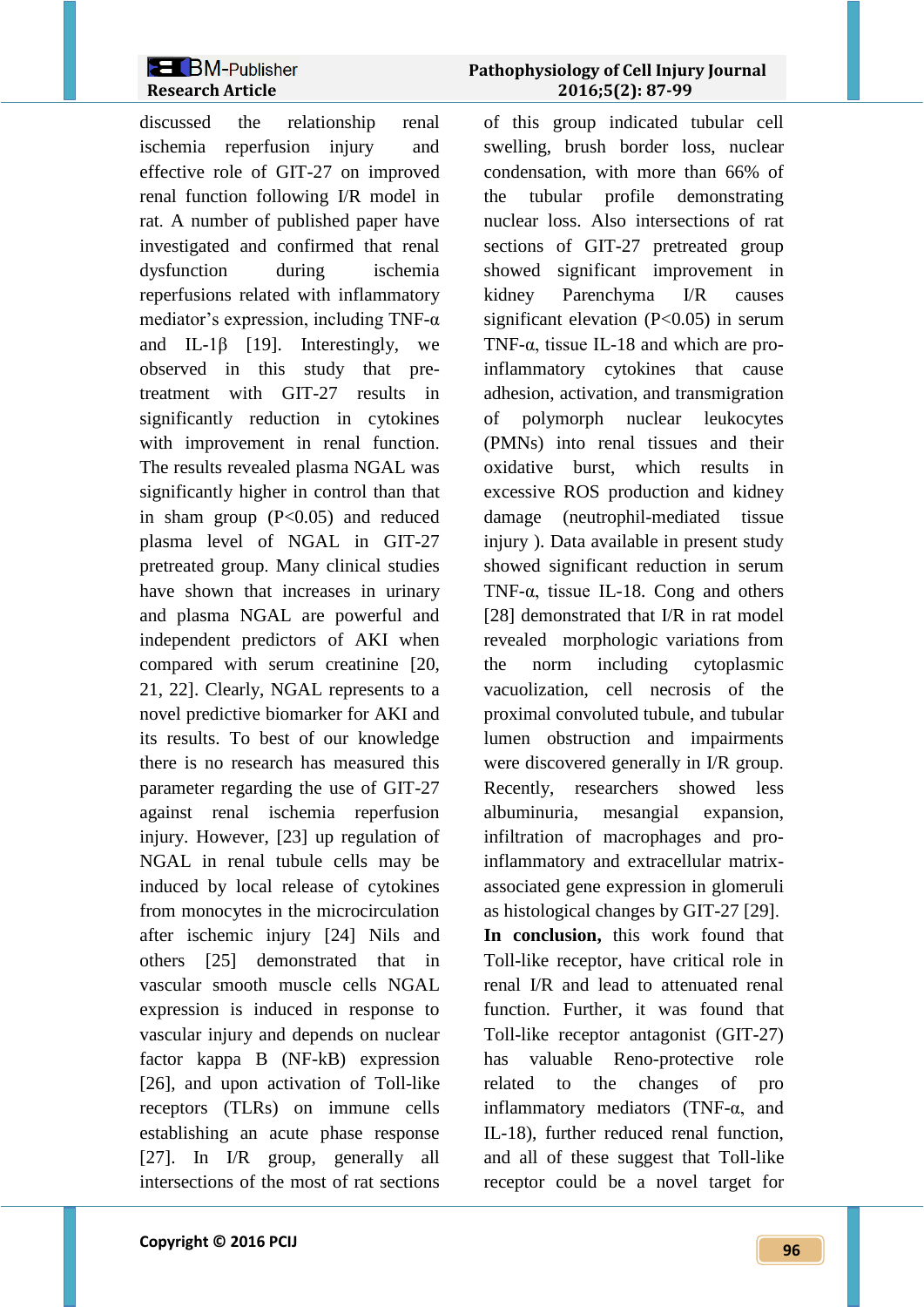therapy in patients with acute kidney injury induced ischemia reperfusion lead to improved renal function. These experimental results let us believe that Toll-like receptor deactivation led to decreased level NGAL with sequential signal caused renal cell injury.

# **Competing interests**

The authors declare that there is no conflict of interest.

## **References**

- 1. Munshi R, Hsu C, Himmelfarb J. Advances in understanding ischemic acute kidney injury. *Bmc Med* 2011;**9**:11.
- 2. Nash K, Hafeez A, Hou S. Hospitalacquired renal insufficiency. *Am j kidney dis* 2002;**39**:930-936.
- 3. Aragno M, Cutrin JC, Mastrocola R, et al. Oxidative stress and kidney dysfunction due to ischemia/reperfusion in rat: Attenuation by dehydroepiandrosterone. *Kidney Int* 2003;**64**:153-158.
- 4. Wang Jc, Zhao Y, Chen Sj, et al. AOPPs induce MCP-1 expression by increasing ROS-mediated activation of the NF-kappa B pathway in rat mesangial cells: Inhibition by sesquiterpene lactones. *Cell Physiol Biochem* 2013;**32**:1867-1877.
- 5. Bonventre JV, Weinberg JM. Recent advances in the pathophysiology of ischemic acute renal failure. *J Am SocNephrol* 2003;**14**(1):2199-2210.
- 6. Supavekin S, Zhang W, Kucherlapati R, KaskelFj, Moore Lc, Devarajan P. Differential gene expression following early renal ischemia/reperfusion. *Kidney Int* 2003;**63**(1):1714-1724.
- 7. Ozturk H, Ozturk H, Terzi Eh, Ozgen U, Duran A, Uygun I. Protective effects of rosmarinic acid against renal ischemia/reperfusion injury in rats. *J Pak Med* 2014;**64**:260-265.
- 8. Ye S, Zhu Y, Ming Y, She X, Liu H, Ye Q. Glycyrrhizin protects mice against renal ischemia-reperfusion injury through inhibition of apoptosis and inflammation by

# **Pathophysiology of Cell Injury Journal Research Article 2016;5(2): 87-99**

down regulating p38 mitogen-activated protein kinase signaling. *ExpTher Med* 2014;**7**(1):1247-1252.

- 9. Li Y w, Zhang Y, Zhang L, et al. Protective effect of tea polyphenols on renal ischemia/reperfusion injury via suppressing the activation of TLR4/NF-kappaB p65 signal pathway. *Gene* 2014;**542**:46-51.
- 10. Hu H, Jiang W, Xi X, Zou C, Ye Z. MicroRNA-21 attenuates renal ischemia reperfusion injury via targeting caspase signaling in mice. *Am J Nephrol* 2014;**40**:215-223.
- 11. Bu Dx, Hemdahl Al, Gabrielsen A, et al. Induction of neutrophil gelatinaseassociated lipocalin in vascular injury via activation of nuclear factor-kappaB. *Am J Pathol* 2006;**169**(6):2245-2253.
- 12. Kawai T, Akira S. TLR signaling. *SeminImmunol* 2007;**19**:24-32.
- 13. Maksimovic-Ivanic D, Mijatovic S, Harhaji L, et al. Anticancer properties of the novel nitric oxide-donating compound (S,R)-3 phenyl-4,5-dihydro-5-isoxazole acetic acidnitric oxide in vitro and in vivo. *Mol Cancer Ther* 2008;**7**(3):510-20.
- 14. Hesketh EE, Czopek A, Clay M, Borthwick G, Ferenbach D, Kluth D. Renal ischemia reperfusion injury: a mouse model of injury and regeneration. J*. Vis. Exp*. 2014;**88**:e51816.
- 15. Xie W, Wolin Ms. Role of nitric oxide and its interaction with superoxide in the suppression of cardiac muscle mitochondrial respiration. Involvement in response to hypoxia/reoxygenation. *Circulation* 1996;**94**:2580-2586.
- 16. Mcwhinnie Dl, Thompson Jf, Taylor Hm, et al. Morphometric analysis of cellular infiltration assessed by monoclonal antibody labeling in sequential human renal allograft biopsies. *ark* 1986;**42**:352-358.
- 17. Chatterjee Pk. Novel pharmacological approaches to the treatment of renal ischemia-reperfusion injury: A comprehensive review. *Arch Pharmacol* 2007;**376**:1-43.
- 18. Maekawa N, Wada H, Kanda T, et al. Improved myocardial ischemia/reperfusion injury in mice lacking tumor necrosis factoralpha. *J Am Coll Cardiol* 2002;**39**(7):1229- 35.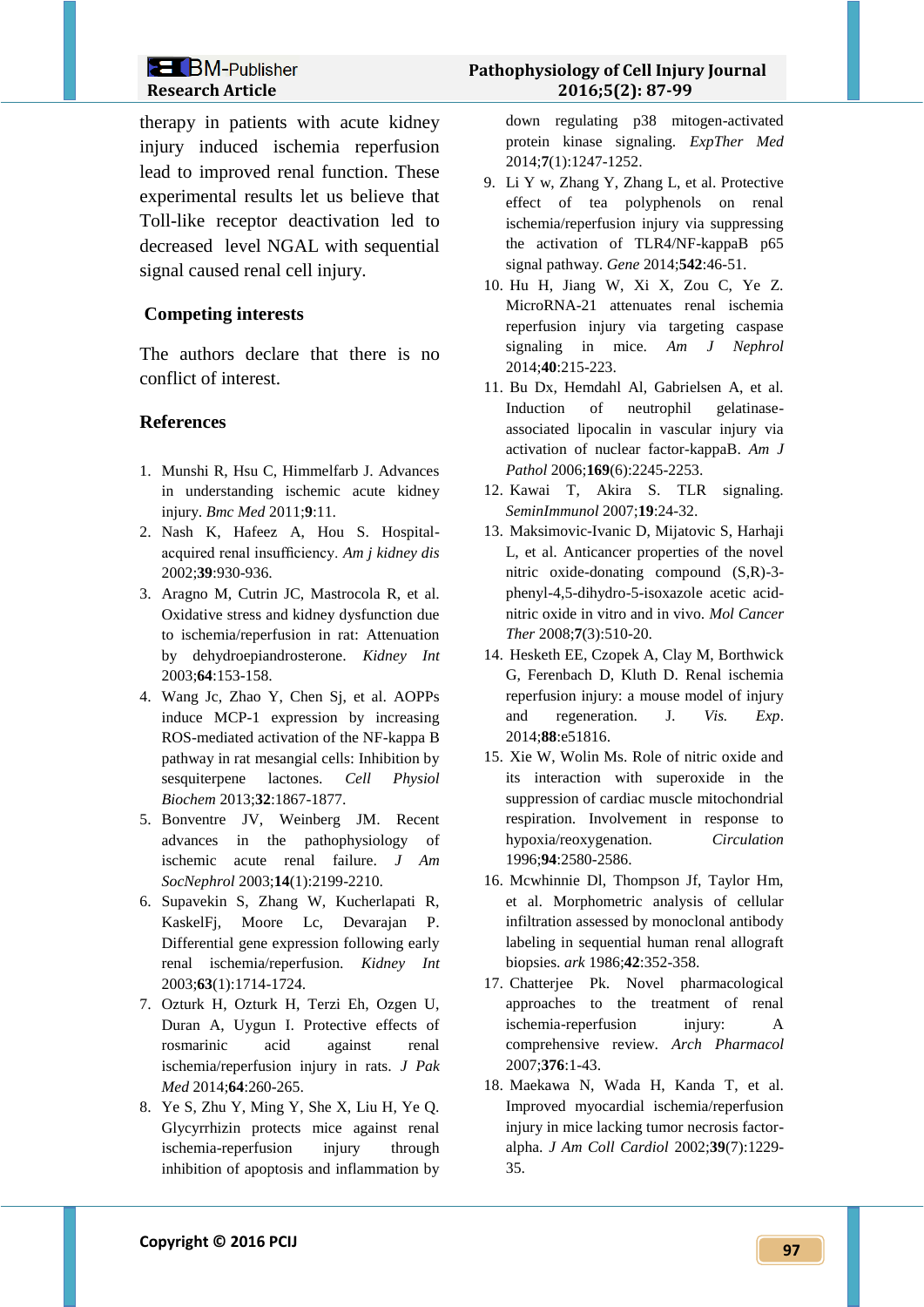- 19. Hadi N, Al-Amran FG, Hussein AA. Effects of thyroid hormone analogue and a leukotrienes pathway-blocker on renal ischemia/reperfusion injury in mice. *Nephrol* 2011;**12**:70.
- 20. Mishra J, Dent C, Tarabishi R, et al. Neutrophil gelatinase associated lipocalin (NGEL)as biomarker for acute kidney injury after cardiac surgery. *Lancet*  2005;**395**:1231-8.
- 21. Haase M, Bellomo R, Devarajan P. Accuracy of neutrophil gelatinaseassociated lipocalin (NGAL) in diagnosis and prognosis in acute kidney injury: a systematic review and meta-analysis. *Am J Kidney Dis* 2009;**54**:1012-1024.
- 22. Paragas N, Qiu A, Hollmen M. NGALsiderocalin in kidney disease. *Biochim Biophys Acta* 2012;**1823**:1451-1458.
- 23. Plewes K, Royakkers AA, Hanson J, et al. Correlation of biomarkers for parasite burden and immune activation with acute kidney injury in severe falciparum malaria. *Malar J*. 2014;**13**:91.
- 24. Mishra J, Ma Q, Prada A, et al. Identification of neutrophil gelatinaseassociated lipocalin as a novel early urinary biomarker for ischemic renal injury. *J Am SocNephrol* 2003;**14**:2534-2543.
- 25. Trimble CL, Morrow MP, Kraynyak KA. Safety, efficacy, and immunogenicity of VGX-3100, a therapeutic synthetic DNA vaccine targeting human papillomavirus 16 and 18 E6 and E7 proteins for cervical intraepithelial neoplasia 2/3: a randomised, double-blind, placebo-controlled phase 2b trial. *Lancet* 2015;**21**;386(10008):2078-88.
- 26. Draper Dw, BetheaHn, He Yw. Toll-like receptor 2-dependent and -independent activation of macrophages by group B streptococci. *ImmunolLett* 2006;**102**(2):202- 214.
- 27. Lin M,Tang S. Toll-like receptors: sensing and reacting to diabetic injury in the kidney. *Oxford Journals Medicine & Health Nephrology Dialysis Transplantation* 2013;**29**(4):746-754.
- 28. Chen CC, Liu ZM, Wang HH, He W, Wang Y, Wu WD. Effects of ulinastatin on renal ischemia-reperfusion injury in rats. *Pharmacol Sin* 2004;**25**(10):1334-1340.
- 29. Magnusson NE, Hornum M, Jørgensen KA. Plasma neutrophil gelatinase associated lipocalin (NGAL) is associated with kidney function in uremic patients before and after kidney transplantation. *BMC Nephrology* 2012;**13**(8).

Editor-In-Chief Amit Kumar Tyagi MSc, PhD Department of Experimental Therapeutics The University of Texas MD Anderson Cancer Center, 1515 Holcombe Blvd Houston TX 77054, USA Tele: 713-792-6543 281-716-0484



Pathophysiology of Cell Injury Journal "PCIJ" is a semiannual peer-reviewed journal of high priority research, with optional access. PCIJ is a not-for-profit charitable Journal listed and follows the ICMJE's [Recommendations for the](http://www.icmje.org/recommendations/)  [Conduct, Reporting, Editing and Publication of Scholarly Work in Medical](http://www.icmje.org/recommendations/)  [Journals.](http://www.icmje.org/recommendations/) PCIJ is considered an original articles covers the latest developments in the multidisciplinary areas of the cell injury with its high quality content. PCIJ reflects the field and is an agent for advancing it through critical reviews and news features, consensus documents and guidelines.